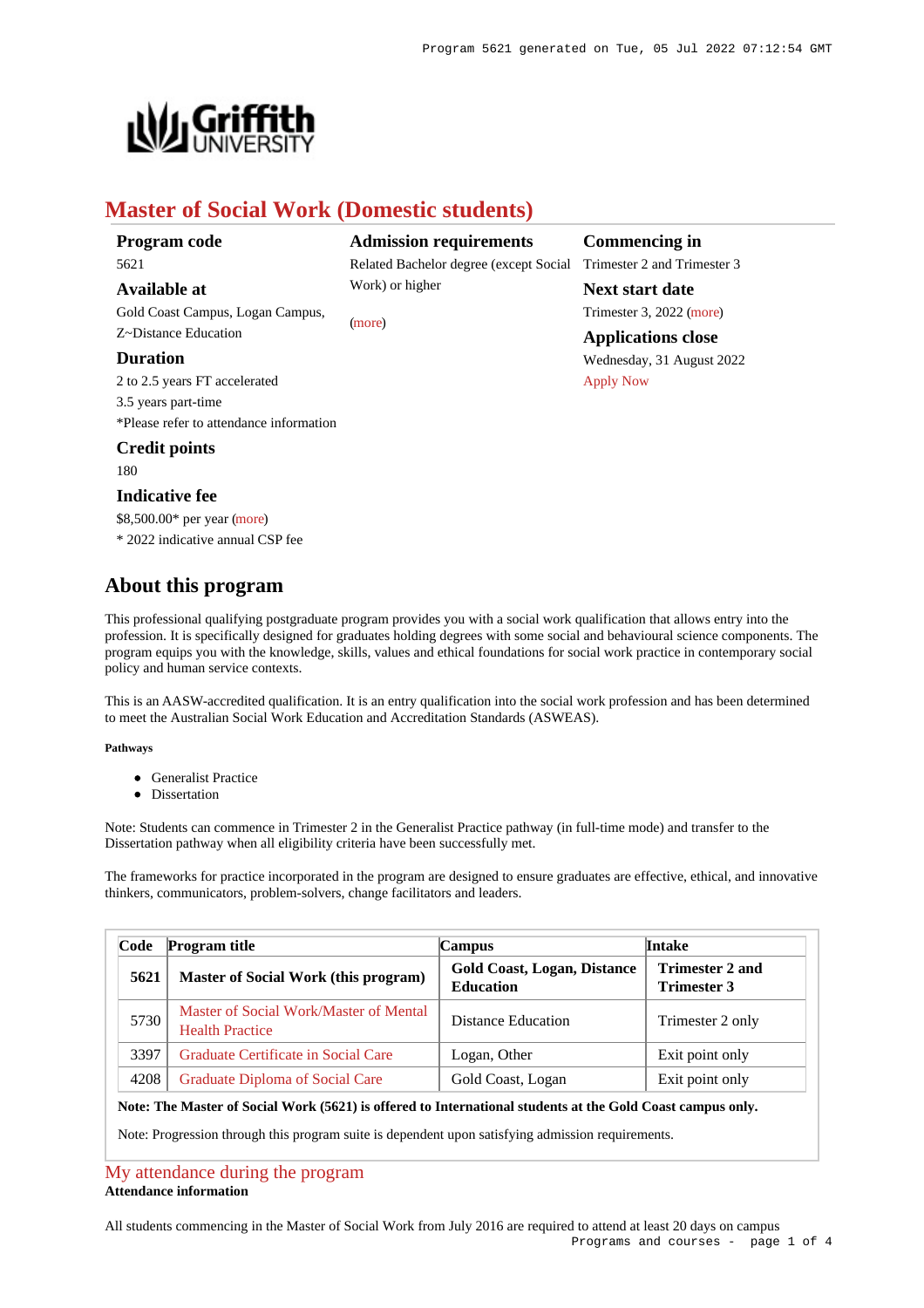throughout their full period of study. This is a non-negotiable requirement of all AASW accredited social work programs in Australia. This can be achieved by attending the embedded **compulsory intensives** in set courses throughout the program:

- [7060HSV Foundations of Social Work Practice](https://www148.griffith.edu.au/Course/7060HSV) (10 days)\*
- [7033HSV Interdisciplinary Professional Ethics](https://www148.griffith.edu.au/Course/7033HSV) (5 days) (for students who commenced prior to T2 2021)
- [7002HSV Applied Counselling](https://www148.griffith.edu.au/Course/7002HSV) (5 days) (for students who commence **from T2 2021**)
- [7063HSV Critical Reflective Practice in Social Work](https://www148.griffith.edu.au/Course/7063HSV) (5 days)

\* [7060HSV Foundations of Social Work Practice](https://www148.griffith.edu.au/Course/7060HSV) must be completed in the first trimester of study. Students must pass this introductory course to continue in the program and undertake the first field placement course.

This program is offered in full-time and part-time mode. However, if you are intending to study part-time, it must be noted that the two field placements components of the program are to be completed within a full-time study load (at a minimum of three days per week).

On-campus elective courses may be offered at a campus other than a student's home campus. Students may be required to travel between campuses to complete some elective or core courses.

#### **Duration**

#### **Trimester 2 intake**

Students commencing in Trimester 2 will complete an accelerated pathway, completing the program in 2 years, full time.

#### **Trimester 3 intake**

Students commencing in Trimester 3 will complete an accelerated pathway, completing in 2.5 years, full time.

This program includes compulsory study in Trimester 3. Students who commence in Trimester 3 and are receiving income support should plan their enrolment to ensure they meet study requirements in the standard Trimester 1 and 2.

#### **Student Income Support**

To be classed as a full-time student, you are required to enrol in a minimum number of credit points each standard study period. The minimum credit points for full-time enrolment in this program is 30 credit points.

Trimester 1 and Trimester 2 are deemed standard study periods. As Trimester 3 is a non-standard study period, continuing students moving from one year to the next will not be required to study during this trimester to be eligible for student income support.

Domestic students who commence in Trimester 3 may be eligible for student income support from the onset of study provided they are enrolled full-time in this study period.

Please refer to the [Australian Government website](https://www.humanservices.gov.au/customer/dhs/centrelink) for more details.

#### **Managing study interruptions**

**Leave of absence**: Students will require approval from the Program Director or nominee to take a leave of absence.

#### **Work-integrated learning**

Work-integrated learning activities (professional placements) integrate theoretical learning with its application in the workplace. The inclusion of work-integrated learning activities in the degree program demonstrates Griffith's commitment to preparing its graduates for success in their working life.

There will be two field placement courses. These field placements are of 1000 hour minimum duration in an agency that meets the requirements of Griffith University. Students will be supervised by a qualified social worker for the duration of the field placement. In some situations, it may be possible to negotiate a work-place based field placement.

In accordance with Section 4 of the [Australian Social Work Education and Accreditation Standards](https://www.aasw.asn.au/document/item/6073) (ASWEAS) 2020 *"Placements will be undertaken over at least two years of the professional social work program of study*".

# [My career opportunities](https://www148.griffith.edu.au/programs-courses/Program/5621/Overview/Domestic#opportunities) **My career opportunities**

This degree prepares graduates for practice in a range of social work roles including working with individuals, groups and families, community work, advocacy, research, planning and policy development and management and administration. The frameworks for practice incorporated in the program are designed to ensure graduates are effective, ethical, and innovative thinkers, communicators, problem-solvers, change facilitators and leaders.

There are career opportunities for social workers in government, non-government and private sector agencies with jobs in hospital and community health settings, youth work, Aboriginal and Torres Strait Islander services, child and family welfare,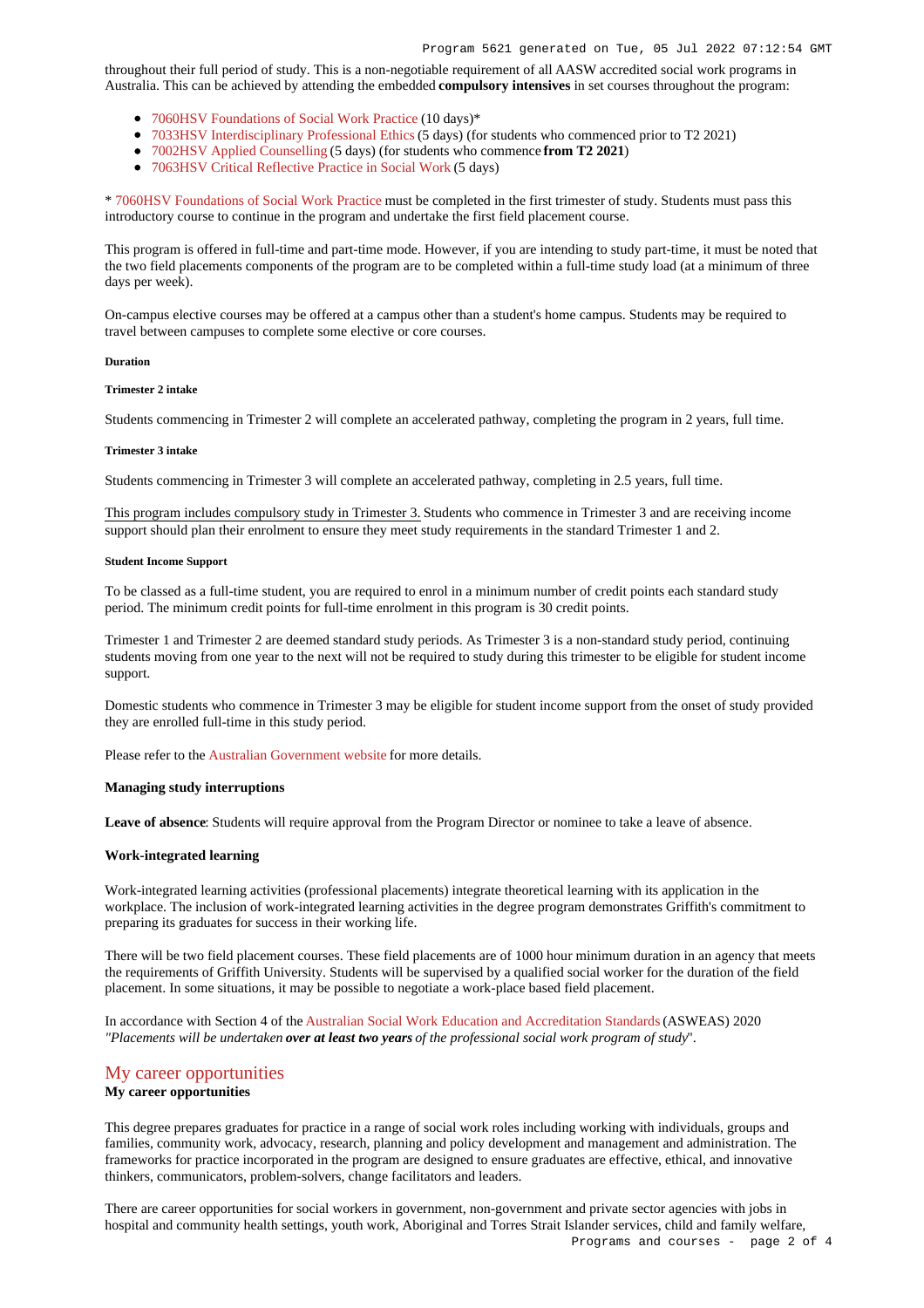child protection, youth and adult offending, employment and income support, aged care, community development, family support, disability services, services for women, multicultural services and many other social welfare organisations.

# [Program accreditation](https://www148.griffith.edu.au/programs-courses/Program/5621/Overview/Domestic#accreditation)

# **Program accreditation**

The Master of Social Work is accredited by the [Australian Association of Social Workers \(AASW\)](http://www.aasw.asn.au/). It is an entry qualification into the social work profession and has been determined to meet the Australian Social Work Education and Accreditation Standards (ASWEAS).

# [Professional recognition](https://www148.griffith.edu.au/programs-courses/Program/5621/Overview/Domestic#recognition)

# **Professional recognition**

Enrolled students and graduates of this program will be eligible to apply for registration with the [Australian Association of](https://www.aasw.asn.au/) [Social Workers \(AASW\)](https://www.aasw.asn.au/) subject to meeting any additional requirements that may be stipulated by the AASW, particularly in relation to English language proficiency. As these requirements may change from time to time, students should contact the AASW to confirm registration requirements.

## [Placement requirements](https://www148.griffith.edu.au/programs-courses/Program/5621/Overview/Domestic#placement)

### **Professional Practice requirements**

There are placements associated with this program and before undertaking professional experience placements, all students in this program are required to have completed the following by the end of their first trimester of study:

- Vaccinations and Health Tests
- Licenses and Certificates
- Online Training
- Health Placement Requirements

Students should refer to the **checklist of professional practice requirements for their Health discipline** on the [Fit for](https://www.griffith.edu.au/griffith-health/fit-for-professional-practice) [Professional Practice website](https://www.griffith.edu.au/griffith-health/fit-for-professional-practice) for full details of the requirements regarding professional placement to ensure that they meet eligibility for placement.

# [Pathways to further study](https://www148.griffith.edu.au/programs-courses/Program/5621/Overview/Domestic#pathways) **Pathways to further study**

Students who have successfully completed the Master of Social Work (Dissertation pathway) may be eligible for admission to the MPhil or PhD subject to the specified requirements for candidature in the Higher Degree Research Policy.

# [What are the fees?](https://www148.griffith.edu.au/programs-courses/Program/5621/Overview/Domestic#fees)

### **Commonwealth supported students**

- The fee is indicative of an annual full-time load (80 credit points) in a program categorized to one of the Australian Government's broad discipline areas (student contribution bands). A student's actual annual fee may vary in accordance with his or her choice of majors and electives. The Australian Government sets [student contribution](http://studyassist.gov.au/sites/studyassist/helppayingmyfees/csps/pages/student-contribution-amounts) [amounts](http://studyassist.gov.au/sites/studyassist/helppayingmyfees/csps/pages/student-contribution-amounts) on an annual basis.
- Find out more.

#### **Fee-paying postgraduate (domestic) students**

#### **Indicative annual tuition fee**

The indicative annual tuition fee is calculated based on a standard full-time study load which is usually 80 credit points.

The indicative annual tuition fee is based on current conditions and available data and should only be used as a guide. These fees are reviewed annually and are subject to change.

### **Tuition fees**

- A fee-paying postgraduate student pays tuition fees.
- Students are liable for tuition fees for the courses they are enrolled in as at the census date.
- The tuition fee for students who commence their program prior to 2014 is charged according to the approved program fee for the trimester in which the student commenced the program.
- The tuition fee for students who commence their program from 2014 onwards is charged according to the approved program fee for the trimester in which the student is enrolled.
- [Find out more...](https://www148.griffith.edu.au/programs-courses/Program/5621/Overview/Domestic#whatAreTheFees)

### **Tuition fees for your degree program**

• [Calculating tuition fees](https://www.griffith.edu.au/fees-charges/domestic-students/calculating-tuition-fees)